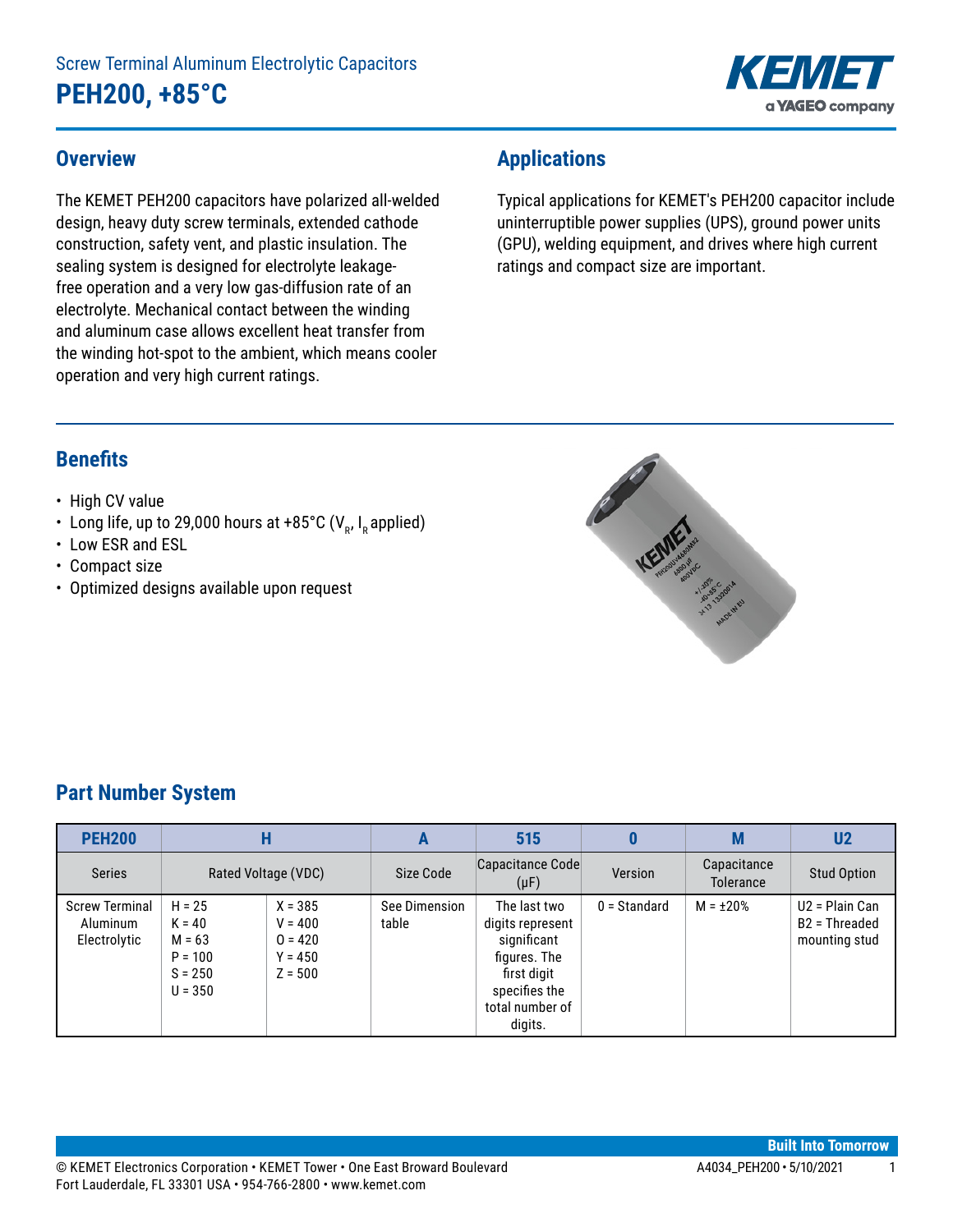

# **Performance Characteristics**

| <b>Item</b>                          |                                                                                                    | <b>Performance Characteristics</b>                                                                                                                                 |                                                                                                 |  |  |  |  |
|--------------------------------------|----------------------------------------------------------------------------------------------------|--------------------------------------------------------------------------------------------------------------------------------------------------------------------|-------------------------------------------------------------------------------------------------|--|--|--|--|
| Capacitance Range                    | $100 - 330,000 \,\mu F$                                                                            |                                                                                                                                                                    |                                                                                                 |  |  |  |  |
| <b>Rated Voltage</b>                 | $25 - 500$ VDC                                                                                     |                                                                                                                                                                    |                                                                                                 |  |  |  |  |
| <b>Operating Temperature</b>         | $-40$ to $+85^{\circ}$ C                                                                           |                                                                                                                                                                    |                                                                                                 |  |  |  |  |
| <b>Capacitance Tolerance</b>         | ±20% at 100 Hz/+20°C                                                                               |                                                                                                                                                                    |                                                                                                 |  |  |  |  |
|                                      | $D$ (mm)                                                                                           | Rated Voltage and Ripple Current at<br>$+85^{\circ}$ C (hours)                                                                                                     | Rated Voltage at +85°C (hours)                                                                  |  |  |  |  |
|                                      | 35                                                                                                 | 10,000                                                                                                                                                             |                                                                                                 |  |  |  |  |
| <b>Operational Lifetime</b>          | 50                                                                                                 | 12,000                                                                                                                                                             |                                                                                                 |  |  |  |  |
|                                      | 65                                                                                                 | 15,000                                                                                                                                                             |                                                                                                 |  |  |  |  |
|                                      | 75                                                                                                 | 19,000                                                                                                                                                             |                                                                                                 |  |  |  |  |
|                                      | 90                                                                                                 | 29,000                                                                                                                                                             | 60,000                                                                                          |  |  |  |  |
| Shelf Life                           | 2,000 hours at +85°C or 4 years at +40°C 0 VDC                                                     |                                                                                                                                                                    |                                                                                                 |  |  |  |  |
|                                      | I = 0.003 CV + 4000 (µA) ( $V_p$ < 500 VDC)                                                        |                                                                                                                                                                    |                                                                                                 |  |  |  |  |
| Leakage Current                      | C = rated capacitance ( $\mu$ F), V = rated voltage (VDC). Voltage applied for 5 minutes at +20°C. |                                                                                                                                                                    |                                                                                                 |  |  |  |  |
|                                      |                                                                                                    | Procedure                                                                                                                                                          | Requirements                                                                                    |  |  |  |  |
| <b>Vibration Test Specifications</b> | $D \leq 50$ mm                                                                                     | 0.75 mm displacement amplitude or<br>10 g maximum acceleration.<br>Vibration applied for three 2-hour<br>sessions at $10 - 500$ Hz<br>(Capacitor clamped by body). | No leakage of electrolyte or<br>other visible damage. Deviations<br>in capacitance from initial |  |  |  |  |
|                                      | $D > 50$ mm                                                                                        | 0.75 mm displacement amplitude or<br>10 g maximum acceleration.<br>Vibration applied for three 2-hour<br>sessions at $10 - 55$ Hz<br>(Capacitor clamped by body).  |                                                                                                 |  |  |  |  |
| <b>Standards</b>                     | IEC 60384-4 long life grade 40/85/56                                                               |                                                                                                                                                                    |                                                                                                 |  |  |  |  |

# **Test Method & Performance**

| <b>Endurance Life Test</b>          |                                                                                                  |                                 |  |  |  |  |
|-------------------------------------|--------------------------------------------------------------------------------------------------|---------------------------------|--|--|--|--|
| Conditions                          |                                                                                                  | Performance                     |  |  |  |  |
| Temperature                         | $+85^{\circ}$ C                                                                                  |                                 |  |  |  |  |
| <b>Test Duration</b>                | 2.000 hours                                                                                      |                                 |  |  |  |  |
| <b>Ripple Current</b>               | Maximum ripple current specified in table                                                        |                                 |  |  |  |  |
| Voltage                             | The sum of DC voltage and the peak AC voltage must not exceed the rated voltage of the capacitor |                                 |  |  |  |  |
| <b>Performance</b>                  | The following specifications will be satisfied when the capacitor is tested at +20°C:            |                                 |  |  |  |  |
|                                     | $\leq 100$ V                                                                                     | Within 15% of the initial value |  |  |  |  |
| Capacitance Change                  | >100V                                                                                            | Within 10% of the initial value |  |  |  |  |
| <b>Equivalent Series Resistance</b> | Does not exceed 200% of the initial value                                                        |                                 |  |  |  |  |
| Leakage Current                     | Does not exceed leakage current limit                                                            |                                 |  |  |  |  |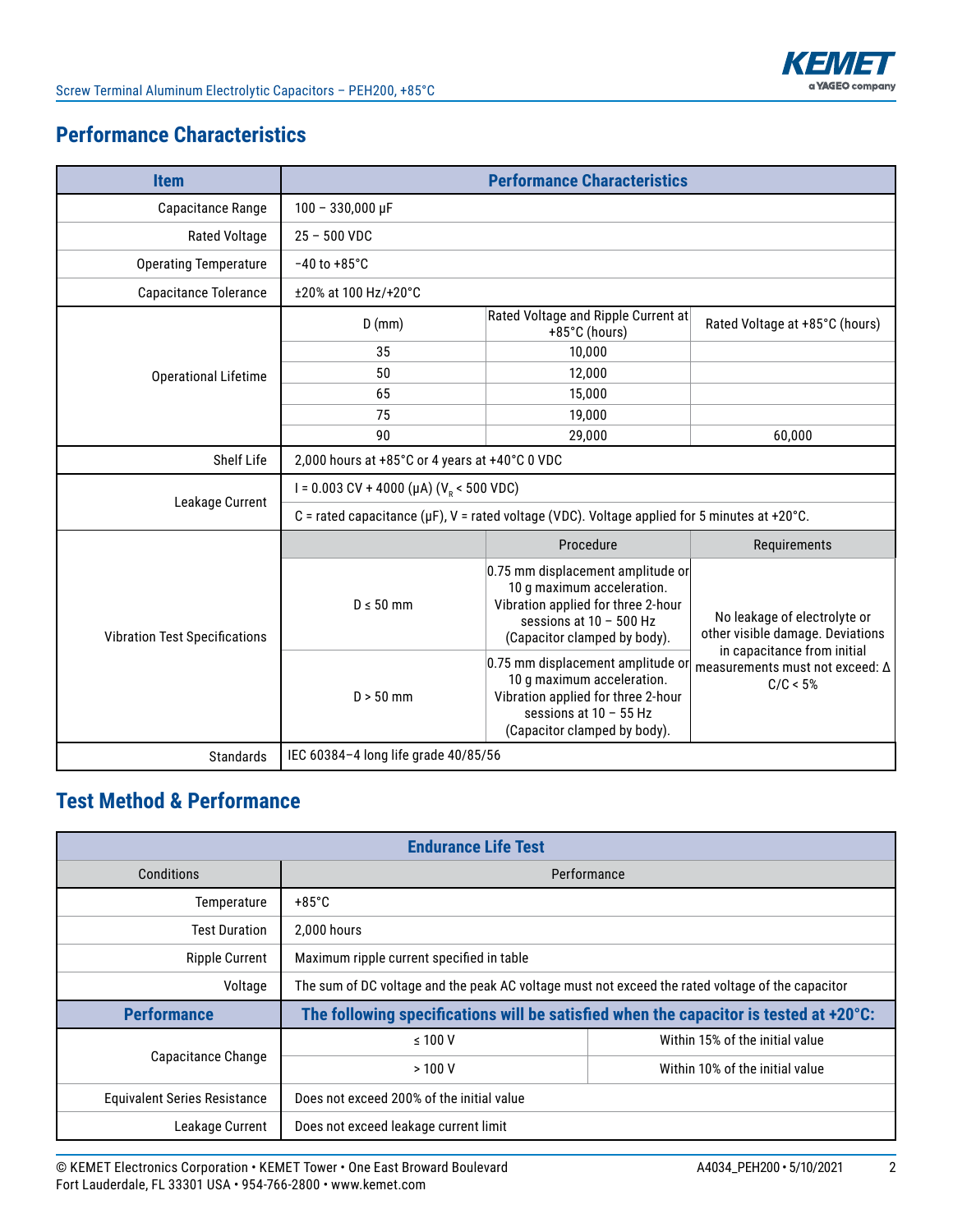# **Dimensions – Millimeters**



|                       |                  |      |       | <b>Dimensions in mm</b> | <b>Mounting Stud</b>                                                                    | <b>Approximate</b> |                      |               |
|-----------------------|------------------|------|-------|-------------------------|-----------------------------------------------------------------------------------------|--------------------|----------------------|---------------|
| <b>Reference Size</b> | <b>Size Code</b> | D    | L1    | L2                      | L3                                                                                      | a                  | $(M \times S)$       | <b>Weight</b> |
| (mm)                  |                  | ±1.0 | ±1.0  | ±1.0                    | ±1.0                                                                                    | ±0.5               | Nominal              | <b>Grams</b>  |
| 35 x 51               | A                | 36.6 | 51.5  | 54.5                    | 58.9                                                                                    | 13.0               | M8 x 12              | 70            |
| 35 x 60               | B                | 36.6 | 59.5  | 62.5                    | 66.9                                                                                    | 13.0               | M8 x 12              | 85            |
| 35 x 75               | C                | 36.6 | 73.5  | 76.5                    | 80.9                                                                                    | 13.0               | M8 x 12              | 105           |
| 35 x 95               | D                | 36.6 | 94.5  | 97.5                    | 101.9                                                                                   | 13.0               | M8 x 12              | 130           |
| 50 x 49               | G                | 51.6 | 48.5  | 51.5                    | 56.4                                                                                    | 22.0               | M12 x 16             | 150           |
| 50 x 75               | H                | 51.6 | 74.5  | 77.5                    | 82.4                                                                                    | 22.0               | M <sub>12</sub> x 16 | 180           |
| 50 x 95               | J                | 51.6 | 95.5  | 98.5                    | 103.4                                                                                   | 22.0               | M12 x 16             | 240           |
| 50 x 105              | Κ                | 51.6 | 103.5 | 106.5                   | 111.4                                                                                   | 22.0               | M12 x 16             | 265           |
| 50 x 115              |                  | 51.6 | 115.5 | 118.5                   | 123.4                                                                                   | 22.0               | M12 x 16             | 300           |
| 65 x 105              | 0                | 66.6 | 106.0 | 109.2                   | 113.0                                                                                   | 28.5               | M12 x 16             | 415           |
| 65 x 115              | Q                | 66.6 | 118.0 | 121.2                   | 125.0                                                                                   | 28.5               | M12 x 16             | 460           |
| 65 x 130              | S                | 66.6 | 129.0 | 132.2                   | 136.0                                                                                   | 28.5               | M12 x 16             | 520           |
| 65 x 140              | R                | 66.6 | 141.0 | 144.2                   | 148.0                                                                                   | 28.5               | M12 x 16             | 650           |
| 75 x 78               | L                | 76.6 | 77.0  | 80.2                    | 84.0                                                                                    | 32.0               | M <sub>12</sub> x 16 | 430           |
| 75 x 98               | P                | 76.6 | 98.0  | 101.2                   | 105.0                                                                                   | 32.0               | M12 x 16             | 530           |
| 75 x 105              | T.               | 76.6 | 106.0 | 109.2                   | 113.0                                                                                   | 32.0               | M12 x 16             | 585           |
| 75 x 115              | U                | 76.6 | 118.0 | 121.2                   | 125.0                                                                                   | 32.0               | M <sub>12</sub> x 16 | 640           |
| 75 x 145              | $\sf V$          | 76.6 | 146.0 | 149.2                   | 153.0                                                                                   | 32.0               | M12 x 16             | 800           |
| 75 x 220              | χ                | 76.6 | 221.0 | 224.2                   | 228.0                                                                                   | 32.0               | M12 x 16             | 1400          |
| 90 x 78               | M                | 91.6 | 76.5  | 79.7                    | 83.4                                                                                    | 32.0               | M12 x 16             | 750           |
| 90 x 98               | N                | 91.6 | 97.5  | 100.7                   | 104.4                                                                                   | 32.0               | M12 x 16             | 950           |
| 90 x 145              | Υ                | 91.6 | 145.5 | 148.7                   | 152.4                                                                                   | 32.0               | M12 x 16             | 1400          |
| 90 x 220              | $\overline{7}$   | 91.6 | 220.0 | 224.2                   | 226.9                                                                                   | 32.0               | M12 x 16             | 1500          |
|                       |                  |      |       |                         | Note: Dimensions include plastic insulation. Additional case sizes available on request |                    |                      |               |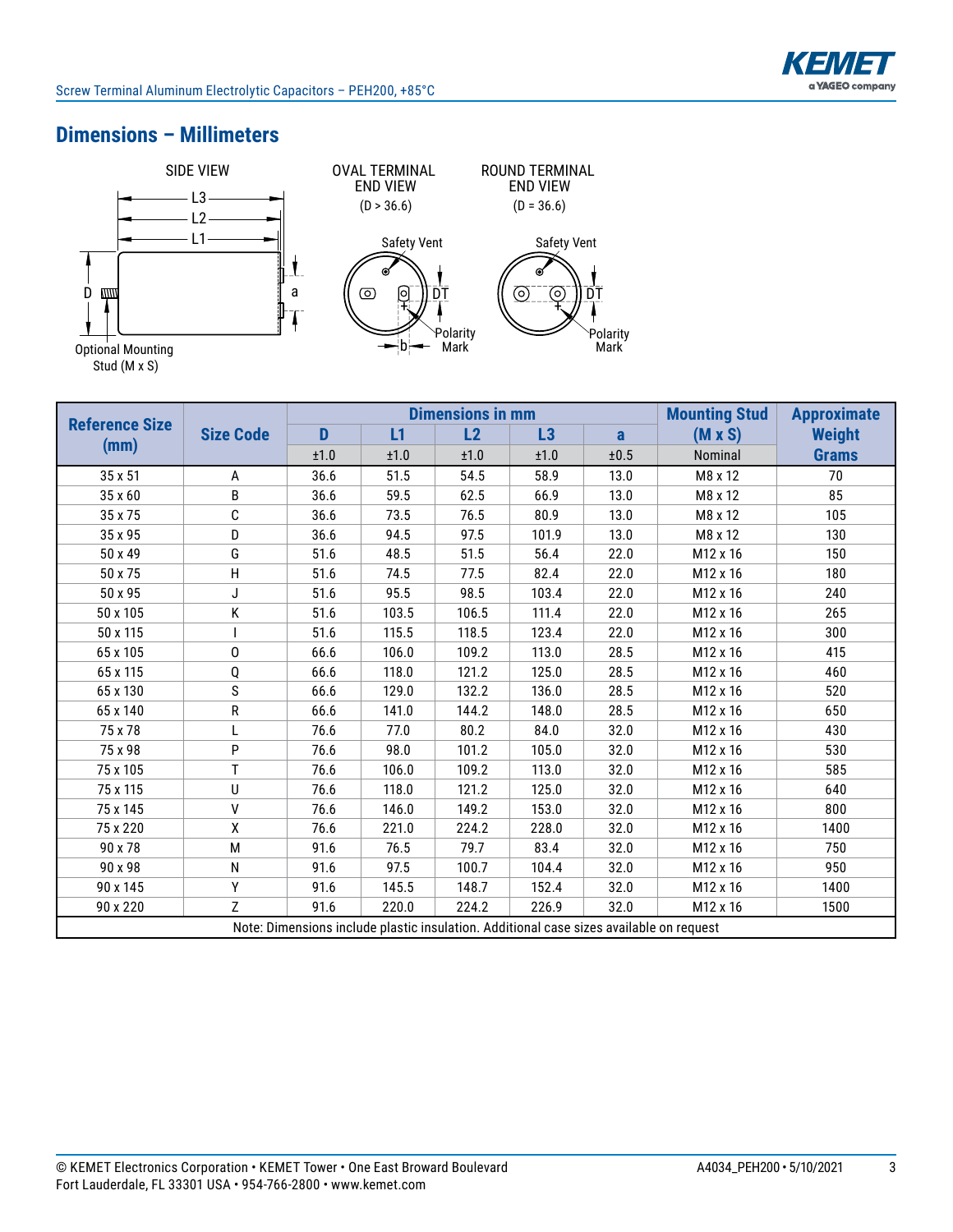

# **Termination Table**

| <b>Reference</b>                                            | <b>Thread</b> | <b>Termination</b> | <b>Dimensions in mm</b> |    |  |  |  |
|-------------------------------------------------------------|---------------|--------------------|-------------------------|----|--|--|--|
| <b>Diameter</b>                                             |               | <b>Style</b>       | DT                      | b  |  |  |  |
| 35                                                          | M5 x 0.8      | Round              | 8                       |    |  |  |  |
| 50                                                          | M5 x 0.8      | Oval               | 15                      | 13 |  |  |  |
| 65                                                          | M5 x 0.8      | Oval               | 15                      | 13 |  |  |  |
| 75                                                          | M5 x 0.8      | Oval               | 15                      | 13 |  |  |  |
| 90                                                          | M5 x 0.8      | Oval               | 15                      | 13 |  |  |  |
| Note: M6 and other termination options available on request |               |                    |                         |    |  |  |  |

### **Case Polarity**

Due to the presence of electrolyte in the capacitor, the aluminum can and stud mounting will essentially be at the same polarity as the negative terminal. We recommend that the stud and can be insulated (see accessories for insulating nuts).

### **Shelf Life**

The capacitance, ESR and impedance of a capacitor will not change significantly after extended storage periods, however, the leakage current will very slowly increase. KEMET products are particularly stable and allow a shelf life in excess of three years at 40°C. See sectional specification under each product for specific data.

### **Re-age (Reforming) Procedure**

Apply the rated voltage to the capacitor at room temperature for a period of one hour, or until the leakage current has fallen to a steady value below the specified limit. During re-aging, a maximum charging current of twice the specified leakage current or 5 mA (whichever is greater) is suggested.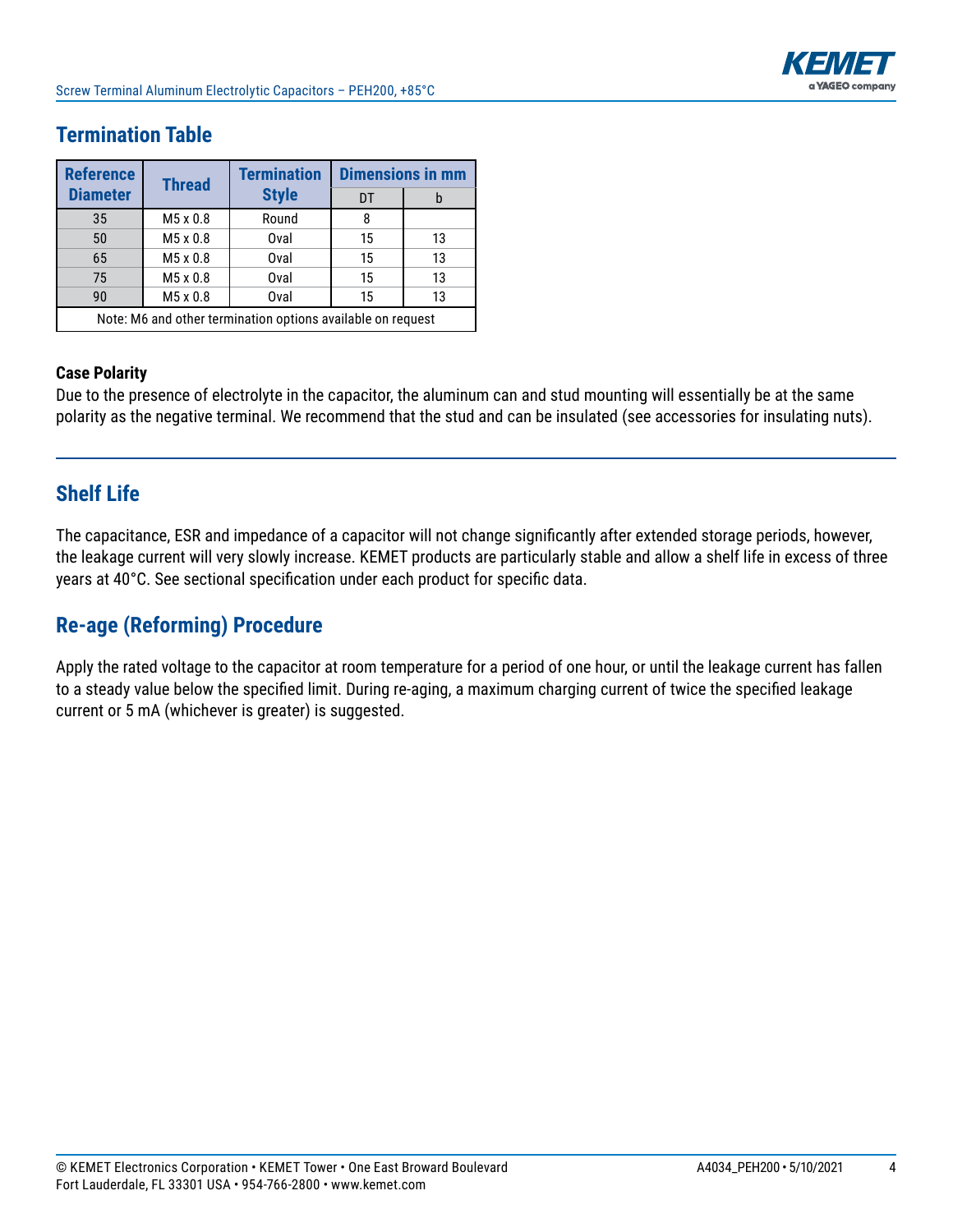

# **Reliability**

The reliability of a component can be defined as the probability that it will perform satisfactorily under a given set of conditions for a given length of time.

In practice, it is impossible to predict with absolute certainty how any individual component will perform. Therefore, we must utilize probability theory. It is also necessary to clearly define the level of stress involved (e.g., operating voltage, ripple current, temperature and time.) Finally, the meaning of satisfactory performance must be defined by specifying a set of conditions which determine the end of life of the component.

Reliability as a function of time,  $R(t)$ , is normally expressed as:  $R(t) = e^{\lambda t}$ , where  $R(t)$  is the probability that the component will perform satisfactorily for time t, and  $\lambda$  is the failure rate.

# **Failure Rate**

The failure rate is the number of components failing per unit of time. The failure rate of most electronic components follows the characteristic pattern:

- Early failures are removed during the manufacturing process.
- The operational life is characterized by a constant failure rate.
- The wear out period is characterized by a rapidly increasing failure rate.

The failures in time (FIT) are given with a 60% confidence level for the various type codes. By convention, FIT is expressed as 1 x 10<sup>-9</sup> failures per hour. Failure rate is also expressed as a percentage of failures per 1,000 hours, e.g., 100 FIT = 1 x 10<sup>-7</sup> failures per hour = 0.01%/1,000 hours.

### **End of Life Definition**

Catastrophic Failure: short circuit, open circuit or safety vent operation Parametric Failure:

- Change in capacitance > ±10%
- Leakage current > specified limit
- ESR > 2 x initial ESR value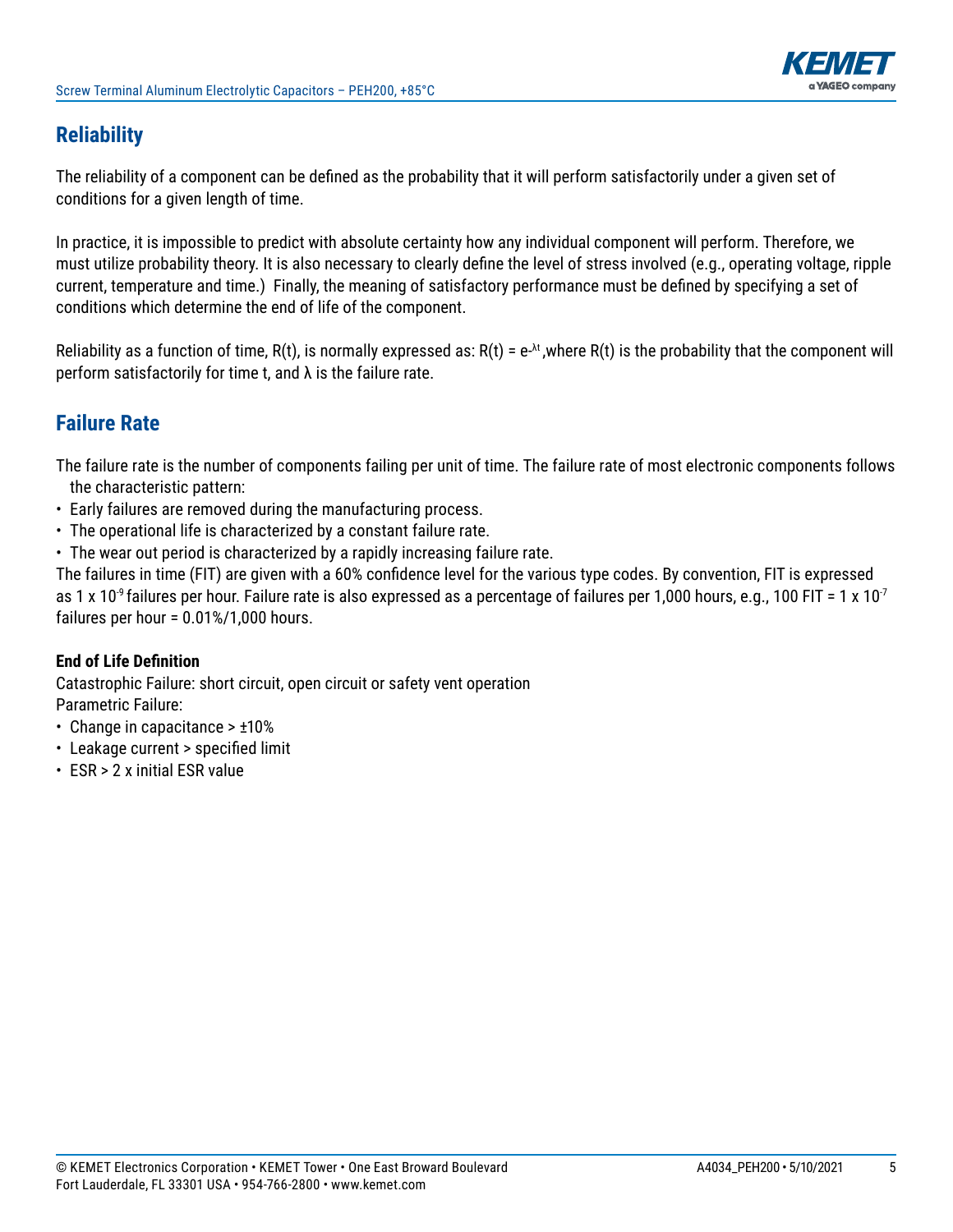

#### **MTBF**

The mean time between failures (MTBF) is simply the inverse of the failure rate. MTBF = 1/λ



The failure rate is derived from our periodic test results. The failure rate  $(\lambda_R)$  is, therefore, only given at test temperature for life tests. An estimation is also given at 60°C. The expected failure rate for this capacitor range is based on our periodic test results for capacitors with structural similarity.

# **T<sub>a</sub> Failure Rate per Hour**<br>85°C **1,000 FIT**

85°C 1,000 FIT

60°C 100 FIT

Failure rate per hour includes both catastrophic and parametric failures.

### **Environmental Compliance**



All Part Numbers in this datasheet are Reach and RoHS compliant and Halogen-Free.

As an environmentally conscious company, KEMET is working continuously with improvements concerning the environmental effects of both our capacitors and their production.

In Europe (RoHS Directive) and in some other geographical areas such as China, legislation has been put in place to prevent the use of some hazardous materials, such as lead (Pb), in electronic equipment. All products in this catalog are produced to help our customers' obligations to guarantee their products and fulfill these legislative requirements. The only material of concern in our products has been lead (Pb), which has been removed from all designs to fulfill the requirement of containing less than 0.1% of lead in any homogeneous material. KEMET will closely follow any changes in legislation worldwide and make any necessary changes in its products, whenever needed.

Some customer segments such as medical, military and automotive electronics may still require the use of lead in electrode coatings. To clarify the situation and distinguish products from each other, a special symbol is used on the packaging labels for RoHS compatible capacitors.

Due to customer requirements, there may appear additional markings such as lead-free (LF), or lead-free wires (LFW) on the label.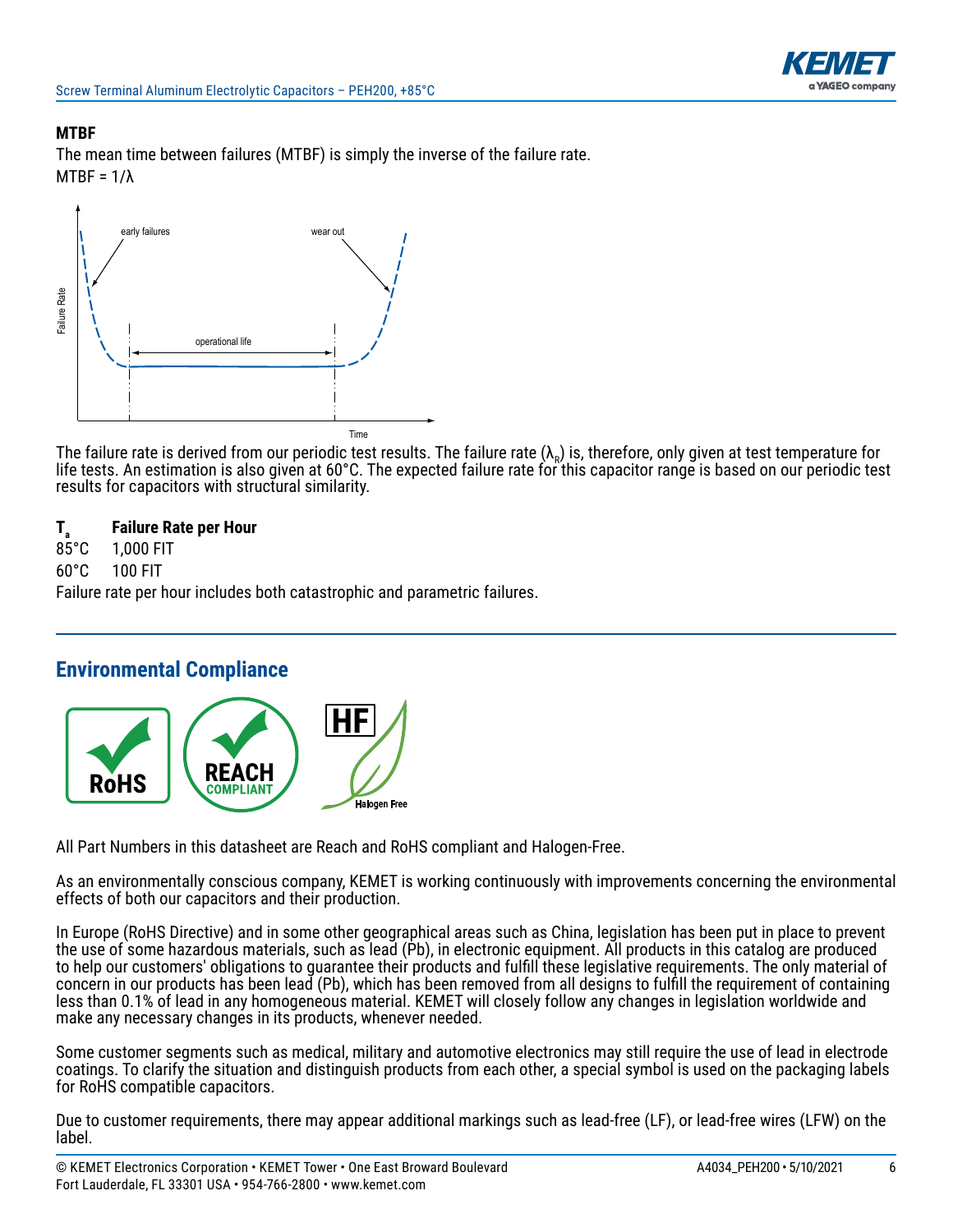

# **Table 1 – Ratings & Part Number Reference**

|            | <b>Rated</b><br><b>Reference</b><br><b>Size</b> |                     |                       | <b>ESR</b><br><b>Ripple Current Maximum</b><br><b>Maximum</b> |                                                  |                           | $L_{est}$            |                                         |                  |                                      |
|------------|-------------------------------------------------|---------------------|-----------------------|---------------------------------------------------------------|--------------------------------------------------|---------------------------|----------------------|-----------------------------------------|------------------|--------------------------------------|
| <b>VDC</b> | <b>Capacitance</b>                              | <b>Code</b>         | <b>Size</b>           |                                                               |                                                  |                           |                      |                                         |                  | <b>Part Number</b>                   |
|            | 100 Hz<br>25°C (µF)                             |                     | $D \times L$ (mm)     | 100 Hz<br>85°C (A)                                            | <b>10 kHz</b><br>$50^{\circ}$ C (A) <sup>2</sup> | <b>10 kHz</b><br>40°C (A) | 100 Hz<br>20°C (mΩ)  | 100 kHz<br>$20^{\circ}$ C (m $\Omega$ ) | Approximate (nH) |                                      |
| 25         | 15000                                           | A                   | 35 x 51               | 11.9                                                          | 28.7                                             | 19.0                      | 25                   | 21                                      | 12               | PEH200HA5150M(1)                     |
| 25<br>25   | 22000<br>33000                                  | C<br>D              | 35 x 75<br>35 x 95    | 15.2<br>17.8                                                  | 34.3<br>38.0                                     | 24.4<br>28.1              | 17<br>12             | 14<br>10                                | 12<br>12         | PEH200HC5220M(1)<br>PEH200HD5330M(1) |
| 25         | 47000                                           | Н                   | 50 x 75               | 20.2                                                          | 43.3                                             | 30.1                      | 11                   | 10                                      | 16               | PEH200HH5470M(1)                     |
| 25         | 68000                                           | J                   | 50 x 95               | 23.4                                                          | 47.4                                             | 34.6                      | 8                    | $\overline{7}$                          | 16               | PEH200HJ5680M(1)                     |
| 25         | 100000                                          | Κ                   | 50 x 105              | 23.9                                                          | 46.1                                             | 34.7                      | $\overline{7}$       | $\overline{7}$                          | 16               | PEH200HK6100M(1)                     |
| 25         | 150000                                          | 0                   | 65 x 105              | 26.3                                                          | 50.0                                             | 37.2                      | $\overline{7}$       | $\overline{7}$                          | 16               | PEH200H06150M(1)                     |
| 25         | 220000                                          | T                   | 75 x 105              | 35.0                                                          | 63.6                                             | 49.5                      | 5                    | 5                                       | 17               | PEH200HT6220M(1)                     |
| 25         | 330000                                          | V                   | 75 x 145              | 40.0                                                          | 73.1                                             | 56.9                      | 4                    | $\overline{4}$                          | 17               | PEH200HV6330M(1)                     |
| 40         | 6800                                            | А<br>B              | 35 x 51<br>35 x 60    | 9.9<br>12.0                                                   | 27.2<br>31.5                                     | 18.1<br>21.4              | 33<br>23             | 25<br>18                                | 12<br>12         | PEH200KA4680M(1)                     |
| 40<br>40   | 10000<br>15000                                  | C                   | 35 x 75               | 14.6                                                          | 36.1                                             | 25.5                      | 16                   | 12                                      | 12               | PEH200KB5100M(1)<br>PEH200KC5150M(1) |
| 40         | 22000                                           | D                   | 35 x 95               | 17.1                                                          | 39.8                                             | 29.2                      | 12                   | 9                                       | 12               | PEH200KD5220M(1)                     |
| 40         | 33000                                           | Н                   | 50 x 75               | 18.9                                                          | 41.1                                             | 28.8                      | 11                   | 9                                       | 16               | PEH200KH5330M(1)                     |
| 40         | 47000                                           | J                   | 50 x 95               | 22.1                                                          | 46.3                                             | 33.6                      | 8                    | $\overline{7}$                          | 16               | PEH200KJ5470M(1)                     |
| 40         | 68000                                           | 0                   | 65 x 105              | 25.2                                                          | 49.9                                             | 35.6                      | 7                    | 7                                       | 16               | PEH200K05680M(1)                     |
| 40         | 100000                                          | 0                   | 65 x 105              | 24.9                                                          | 46.3                                             | 36.9                      | 8                    | 8                                       | 16               | PEH200K06100M(1)                     |
| 40         | 150000                                          | U                   | 75 x 115              | 35.7                                                          | 67.7                                             | 51.2                      | 5                    | 4                                       | 17               | PEH200KU6150M(1)                     |
| 40         | 220000<br>4700                                  | V                   | 75 x 145<br>35 x 51   | 34.4<br>9.0                                                   | 62.3                                             | 48.9                      | 5<br>32              | 5<br>21                                 | 17<br>12         | PEH200KV6220M(1)                     |
| 63<br>63   | 6800                                            | A<br>C              | 35 x 75               | 11.5                                                          | 26.8<br>32.7                                     | 18.0<br>23.5              | 21                   | 14                                      | 12               | PEH200MA4470M(1)<br>PEH200MC4680M(1) |
| 63         | 10000                                           | D                   | 35 x 95               | 13.6                                                          | 36.0                                             | 27.0                      | 15                   | 10                                      | 12               | PEH200MD5100M(1)                     |
| 63         | 15000                                           | Н                   | 50 x 75               | 16.1                                                          | 37.3                                             | 26.5                      | 14                   | 11                                      | 16               | PEH200MH5150M(1)                     |
| 63         | 22000                                           | J                   | 50 x 95               | 19.0                                                          | 42.0                                             | 30.9                      | 10                   | 8                                       | 16               | PEH200MJ5220M(1)                     |
| 63         | 33000                                           | 0                   | 65 x 105              | 22.8                                                          | 45.9                                             | 34.8                      | 10                   | 8                                       | 16               | PEH200M05330M(1)                     |
| 63         | 47000                                           | 0                   | 65 x 105              | 21.8                                                          | 42.7                                             | 32.0                      | 10                   | 9                                       | 16               | PEH200M05470M(1)                     |
| 63         | 68000                                           | U                   | 75 x 115              | 31.5                                                          | 61.3                                             | 46.8                      | 6                    | 5                                       | 17               | PEH200MU5680M(1)                     |
| 63         | 100000<br>1500                                  | V                   | 75 x 145<br>35 x 51   | 34.3<br>5.7                                                   | 62.2                                             | 50.3                      | 5                    | 5<br>63                                 | 17<br>12         | PEH200MV6100M(1)<br>PEH200PA4150M(1) |
| 100<br>100 | 2200                                            | А<br>B              | 35 x 60               | 7.0                                                           | 18.0<br>21.3                                     | 12.1<br>14.7              | 92<br>63             | 44                                      | 12               | PEH200PB4220M(1)                     |
| 100        | 3300                                            | C                   | 35 x 75               | 8.7                                                           | 25.0                                             | 17.8                      | 43                   | 30                                      | 12               | PEH200PC4330M(1)                     |
| 100        | 4700                                            | D                   | 35 x 95               | 10.3                                                          | 28.9                                             | 21.1                      | 31                   | 21                                      | 12               | PEH200PD4470M(1)                     |
| 100        | 6800                                            | H                   | 50 x 75               | 12.7                                                          | 30.4                                             | 21.5                      | 33                   | 27                                      | 16               | PEH200PH4680M(1)                     |
| 100        | 10000                                           | J                   | 50 x 95               | 15.3                                                          | 34.7                                             | 25.6                      | 23                   | 19                                      | 16               | PEH200PJ5100M(1)                     |
| 100        | 15000                                           | Κ                   | 50 x 105              | 17.3                                                          | 37.6                                             | 27.9                      | 17                   | 14                                      | 16               | PEH200PK5150M(1)                     |
| 100        | 22000                                           | 0<br>$\mathsf T$    | 65 x 105              | 19.3                                                          | 38.7                                             | 30.1                      | 15                   | 13                                      | 16               | PEH200P05220M(1)                     |
| 100<br>100 | 33000<br>47000                                  | V                   | 75 x 105<br>75 x 145  | 26.3<br>30.8                                                  | 53.0<br>60.5                                     | 39.8<br>47.3              | 10<br>$\overline{7}$ | 8<br>6                                  | 17<br>17         | PEH200PT5330M(1)<br>PEH200PV5470M(1) |
| 250        | 330                                             | A                   | 35 x 51               | 2.2                                                           | 13.5                                             | 8.7                       | 330                  | 170                                     | 12               | PEH200SA3330M(1)                     |
| 250        | 470                                             | B                   | 35 x 60               | 2.7                                                           | 15.9                                             | 10.6                      | 240                  | 120                                     | 12               | PEH200SB3470M(1)                     |
| 250        | 680                                             | C                   | 35 x 75               | 3.4                                                           | 18.7                                             | 13.0                      | 160                  | 84                                      | 12               | PEH200SC3680M(1)                     |
| 250        | 1000                                            | D                   | 35 x 95               | 4.1                                                           | 21.2                                             | 15.6                      | 110                  | 58                                      | 12               | PEH200SD4100M(1)                     |
| 250        | 1000                                            | G                   | 50 x 49               | 4.3                                                           | 20.7                                             | 12.6                      | 120                  | 69                                      | 16               | PEH200SG4100M(1)                     |
| 250        | 1500                                            | Н                   | 50 x 75               | 5.9                                                           | 28.7                                             | 19.5                      | 78                   | 42                                      | 16               | PEH200SH4150M(1)                     |
| 250<br>250 | 2200<br>3300                                    | J<br>0              | 50 x 95<br>65 x 105   | 7.3<br>10.0                                                   | 32.5<br>39.8                                     | 23.2<br>29.4              | 54<br>38             | 29<br>22                                | 16<br>16         | PEH200SJ4220M(1)<br>PEH200SO4330M(1) |
| 250        | 3300                                            | L                   | 75 x 78               | 10.5                                                          | 43.8                                             | 29.6                      | 38                   | 22                                      | 17               | PEH200SL4330M(1)                     |
| 250        | 4700                                            | 0                   | 65 x 105              | 11.3                                                          | 38.2                                             | 27.2                      | 29                   | 18                                      | $16$             | PEH200SO4470M(1)                     |
| 250        | 4700                                            | M                   | 90 x 78               | 12.7                                                          | 44.2                                             | 30.4                      | $30\,$               | 18                                      | $16$             | PEH200SM4470M(1)                     |
| 250        | 6800                                            | Τ                   | 75 x 105              | 14.7                                                          | 51.5                                             | 36.5                      | $20\,$               | 12                                      | 17               | PEH200ST4680M(1)                     |
| 250        | 6800                                            | N                   | 90 x 98               | 15.8                                                          | 52.1                                             | 37.3                      | 21                   | 13                                      | $16$             | PEH200SN4680M(1)                     |
| 250        | 10000                                           | ٧                   | 75 x 145              | 18.0                                                          | 59.0                                             | 44.0                      | 14                   | 9                                       | 17               | PEH200SV5100M(1)                     |
| 250        | 12000                                           | V                   | 75 x 145              | 18.8                                                          | 58.6                                             | 43.6                      | 14                   | 9                                       | 17               | PEH200SV512AM(1)                     |
| 250<br>250 | 15000<br>15000                                  | Χ<br>Υ              | 75 x 220<br>90 x 145  | 20.6<br>21.8                                                  | 61.6<br>60.1                                     | 49.2<br>45.5              | $10$<br>12           | 6<br>8                                  | 17<br>$16$       | PEH200SX5150M(1)<br>PEH200SY5150M(1) |
| 350        | 220                                             | Α                   | 35 x 51               | 2.0                                                           | 13.7                                             | 8.8                       | 360                  | 170                                     | 12               | PEH200UA3220M(1)                     |
| 350        | 330                                             | В                   | 35 x 60               | 2.6                                                           | 16.6                                             | 11.0                      | 240                  | 110                                     | 12               | PEH200UB3330M(1)                     |
| 350        | 470                                             | C                   | 35 x 75               | 3.2                                                           | 19.3                                             | 13.4                      | 170                  | 79                                      | 12               | PEH200UC3470M(1)                     |
| <b>VDC</b> | Rated<br>Capacitance                            | <b>Size</b><br>Code | <b>Reference Size</b> |                                                               | <b>Ripple Current</b>                            |                           |                      | <b>ESR</b>                              | $L_{est}$        | <b>Part Number</b>                   |

*(1) Mounting Code: U2 = plain can, B2 = threaded mounting stud*

 *2 m/s forced air, studmounted on 3°C/W aluminum chassis.*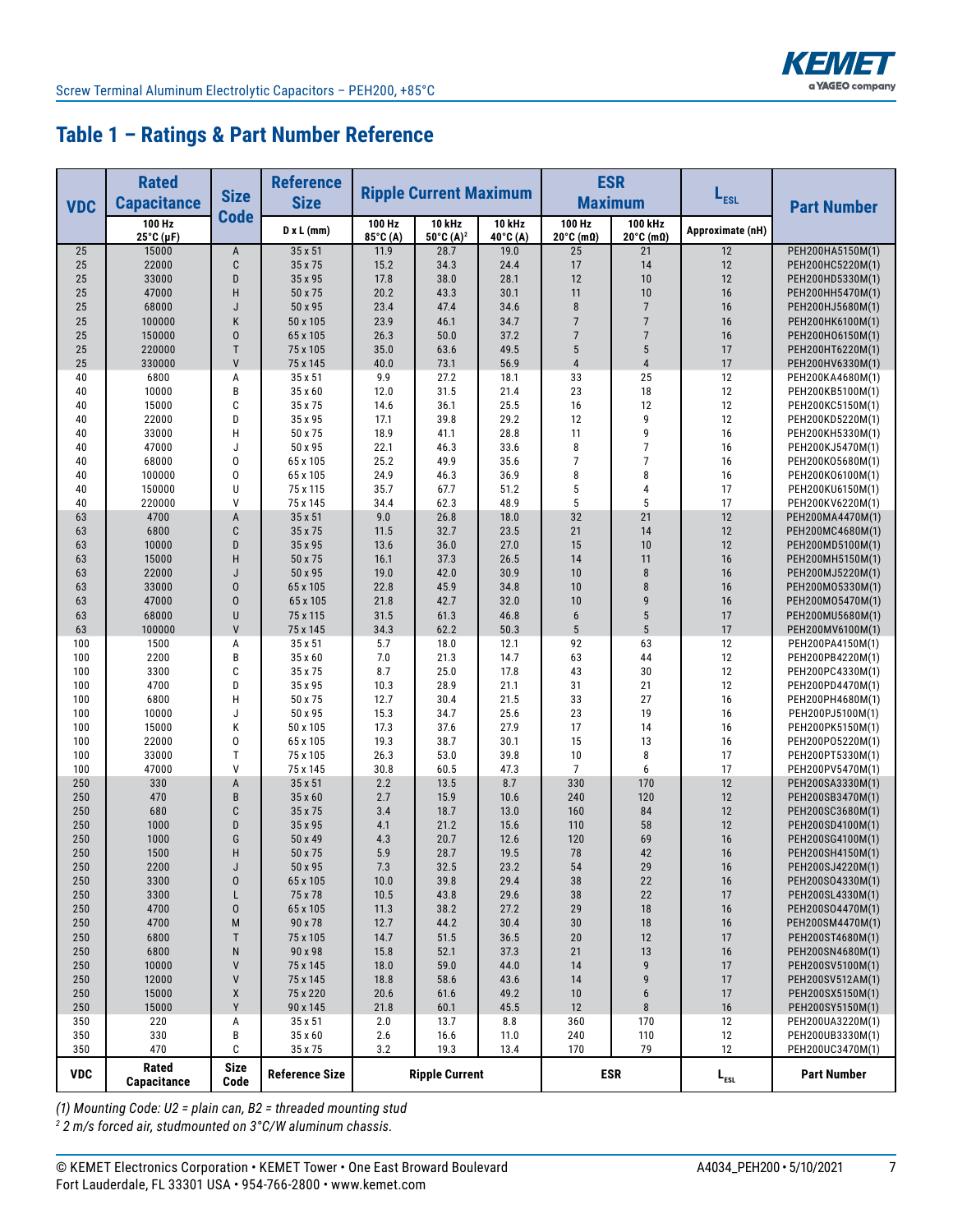

# **Table 1 – Ratings & Part Number Reference cont.**

|            | <b>Rated</b>         |                     | <b>Reference</b>      |                    |                               |                           | <b>ESR</b>                             |                                         |                  |                                      |  |
|------------|----------------------|---------------------|-----------------------|--------------------|-------------------------------|---------------------------|----------------------------------------|-----------------------------------------|------------------|--------------------------------------|--|
| <b>VDC</b> | <b>Capacitance</b>   | <b>Size</b>         | <b>Size</b>           |                    | <b>Ripple Current Maximum</b> |                           | <b>Maximum</b>                         |                                         | L <sub>ESL</sub> | <b>Part Number</b>                   |  |
|            | 100 Hz<br>25°C (µF)  | <b>Code</b>         | D x L (mm)            | 100 Hz<br>85°C (A) | 10 kHz<br>50°C $(A)^2$        | <b>10 kHz</b><br>40°C (A) | 100 Hz<br>$20^{\circ}$ C (m $\Omega$ ) | 100 kHz<br>$20^{\circ}$ C (m $\Omega$ ) | Approximate (nH) |                                      |  |
| 350        | 680                  | D                   | 35 x 95               | 3.8                | 21.9                          | 16.0                      | 120                                    | 55                                      | 12               | PEH200UD3680M(1)                     |  |
| 350        | 680                  | G                   | 50 x 49               | 4.0                | 20.7                          | 12.6                      | 130                                    | 66                                      | 16               | PEH200UG3680M(1)                     |  |
| 350        | 1000<br>1500         | H<br>J              | 50 x 75<br>50 x 95    | 5.5                | 28.8<br>32.9                  | 19.5<br>23.4              | 85<br>57                               | 41<br>28                                | 16<br>16         | PEH200UH4100M(1)                     |  |
| 350<br>350 | 2200                 | 0                   | 65 x 105              | 6.8<br>9.4         | 39.8                          | 29.2                      | 41                                     | 21                                      | 16               | PEH200UJ4150M(1)<br>PEH200U04220M(1) |  |
| 350        | 2200                 | L                   | 75 x 78               | 9.8                | 43.5                          | 29.4                      | 41                                     | 21                                      | 17               | PEH200UL4220M(1)                     |  |
| 350        | 3300                 | 0                   | 65 x 105              | 10.9               | 38.6                          | 27.5                      | 31                                     | 17                                      | 16               | PEH200U04330M(1)                     |  |
| 350        | 3300                 | M                   | 90 x 78               | 13.1               | 54.0                          | 37.0                      | 28                                     | 15                                      | 16               | PEH200UM4330M(1)                     |  |
| 350        | 4700                 | U                   | 75 x 115              | 14.5               | 54.7                          | 39.5                      | 20                                     | 11                                      | 17               | PEH200UU4470M(1)                     |  |
| 350        | 4700                 | N                   | 90 x 98               | 15.0               | 51.3                          | 36.7                      | 22                                     | 13                                      | 16               | PEH200UN4470M(1)                     |  |
| 350        | 6800                 | ٧                   | 75 x 145              | 16.8               | 57.0                          | 42.3                      | 15                                     | 8                                       | 17               | PEH200UV4680M(1)                     |  |
| 350        | 10000                | χ                   | 75 x 220              | 19.4               | 60.8                          | 48.5                      | 11                                     | $\overline{7}$                          | 17               | PEH200UX5100M(1)                     |  |
| 350        | 10000                | Υ                   | 90 x 145              | 23.3               | 75.2                          | 56.9                      | 11                                     | 6<br>5                                  | 16               | PEH200UY5100M(1)                     |  |
| 350<br>385 | 15000<br>220         | Z<br>A              | 90 x 220<br>35 x 51   | 27.3<br>2.1        | 79.8<br>14.6                  | 64.4<br>9.3               | 8<br>330                               | 150                                     | 16<br>12         | PEH200UZ515AM(1)<br>PEH200XA3220M(1) |  |
| 385        | 330                  | C                   | 35 x 75               | 2.7                | 17.0                          | 12.0                      | 220                                    | 97                                      | 12               | PEH200XC3330M(1)                     |  |
| 385        | 470                  | D                   | 35 x 95               | 3.3                | 19.1                          | 14.2                      | 150                                    | 69                                      | 12               | PEH200XD3470M(1)                     |  |
| 385        | 470                  | G                   | 50 x 49               | 3.6                | 20.9                          | 12.8                      | 160                                    | 78                                      | 16               | PEH200XG3470M(1)                     |  |
| 385        | 680                  | H                   | 50 x 75               | 4.7                | 26.8                          | 18.4                      | 110                                    | 51                                      | 16               | PEH200XH3680M(1)                     |  |
| 385        | 1000                 | J                   | 50 x 95               | 5.9                | 31.7                          | 22.8                      | 76                                     | 35                                      | 16               | PEH200XJ4100M(1)                     |  |
| 385        | 1500                 | K                   | 50 x 105              | 7.1                | 34.1                          | 24.7                      | 52                                     | 25                                      | 16               | PEH200XK4150M(1)                     |  |
| 385        | 2200                 | $\overline{0}$      | 65 x 105              | 9.6                | 36.7                          | 26.1                      | 38                                     | 20                                      | 16               | PEH200X04220M(1)                     |  |
| 385        | 2200                 | L                   | 75 x 78               | 10.0               | 42.7                          | 28.8                      | 38                                     | 20                                      | 17               | PEH200XL4220M(1)                     |  |
| 385        | 3300                 | T                   | 75 x 105              | 12.8               | 52.5                          | 37.4                      | 25                                     | 13                                      | 17               | PEH200XT4330M(1)                     |  |
| 385<br>385 | 3300<br>4700         | M<br>V              | 90 x 78<br>75 x 145   | 13.3<br>15.2       | 52.6<br>57.6                  | 36.0<br>43.9              | 26<br>19                               | 14<br>11                                | 16<br>17         | PEH200XM4330M(1)<br>PEH200XV4470M(1) |  |
| 385        | 4700                 | N                   | 90 x 98               | 16.6               | 62.4                          | 44.4                      | 19                                     | 10                                      | 16               | PEH200XN4470M(1)                     |  |
| 385        | 6800                 | Y                   | 90 x 145              | 20.9               | 74.8                          | 57.2                      | 14                                     | $\bf 8$                                 | 16               | PEH200XY4680M(1)                     |  |
| 385        | 6800                 | X                   | 75 x 220              | 17.4               | 58.9                          | 47.0                      | 14                                     | 8                                       | 17               | PEH200XX4680M(1)                     |  |
| 400        | 220                  | Α                   | 35 x 51               | 2.2                | 11.4                          | 9.6                       | 310                                    | 130                                     | 12               | PEH200VA3220M(1)                     |  |
| 400        | 330                  | C                   | 35 x 75               | 2.8                | 14.3                          | 12.6                      | 210                                    | 90                                      | 12               | PEH200VC3330M(1)                     |  |
| 400        | 470                  | D                   | 35 x 95               | 3.4                | 16.5                          | 14.8                      | 140                                    | 63                                      | 12               | PEH200VD3470M(1)                     |  |
| 400        | 470                  | G                   | 50 x 49               | 3.7                | 15.0                          | 12.7                      | 150                                    | 73                                      | 16               | PEH200VG3470M(1)                     |  |
| 400        | 680                  | Η                   | 50 x 75               | 4.9                | 21.2                          | 18.3                      | 110                                    | 55                                      | 16               | PEH200VH3680M(1)                     |  |
| 400        | 1000<br>1500         | J<br>0              | 50 x 95<br>65 x 105   | 5.9<br>9.1         | 24.2<br>49.1                  | 21.3<br>35.1              | 76<br>53                               | 38<br>27                                | 16               | PEH200VJ4100M(1)                     |  |
| 400<br>400 | 1500                 | L                   | 75 x 78               | 8.8                | 34.0                          | 29.0                      | 52                                     | 27                                      | 16<br>17         | PEH200V0415AQ(1)<br>PEH200VL4150M(1) |  |
| 400        | 2200                 | 0                   | 65 x 105              | 9.6                | 29.1                          | 25.6                      | 39                                     | 21                                      | 16               | PEH200VO4220M(1)                     |  |
| 400        | 2200                 | M                   | 90 x 78               | 11.8               | 44.1                          | 37.1                      | 36                                     | 19                                      | 16               | PEH200VM4220M(1)                     |  |
| 400        | 3300                 | 0                   | 65 x 105              | 11.0               | 30.5                          | 26.7                      | 29                                     | 16                                      | 16               | PEH200V0433AM(1)                     |  |
| 400        | 3300                 | U                   | 75 x 115              | 13.8               | 52.0                          | 45.7                      | 22                                     | 10                                      | 17               | PEH200VU433AQ(1)                     |  |
| 400        | 3300                 | N                   | 90 x 98               | 14.9               | 52.8                          | 45.2                      | 25                                     | 13                                      | 16               | PEH200VN4330M(1)                     |  |
| 400        | 3300                 | T                   | 75 x 105              | 13.0               | 41.5                          | 36.3                      | 26                                     | 14                                      | 17               | PEH200VT4330M(1)                     |  |
| 400        | 4700                 | V                   | 75 x 145              | 15.6               | 57.0                          | 42.5                      | 18                                     | 10                                      | 17               | PEH200VV447AM(1)                     |  |
| 400        | 6800                 | х                   | 75 x 220              | 1/6                | 51.2                          | 41.1                      | 13                                     | 8                                       | $\frac{1}{2}$    | PEH200VX4680M(1)                     |  |
| 400<br>400 | 6800<br>10000        | Υ<br>Ζ              | 90 x 145<br>90 x 220  | 21.4<br>24.7       | 64.1<br>69.2                  | 56.8<br>64.0              | 13<br>9                                | 7<br>5                                  | 16<br>16         | PEH200VY4680M(1)<br>PEH200VZ5100M(1) |  |
| 420        | 150                  | A                   | 35 x 51               | 1.8                | 12.1                          | 7.8                       | 400                                    | 170                                     | 12               | PEH2000A3150M(1)                     |  |
| 420        | 220                  | C                   | 35 x 75               | 2.3                | 14.3                          | 10.3                      | 270                                    | 110                                     | 12               | PEH2000C3220M(1)                     |  |
| 420        | 330                  | D                   | 35 x 95               | 2.9                | 16.3                          | 12.3                      | 180                                    | 76                                      | 12               | PEH2000D3330M(1)                     |  |
| 420        | 330                  | G                   | 50 x 49               | $3.2\,$            | 20.4                          | 12.6                      | 190                                    | 80                                      | 16               | PEH2000G3330M(1)                     |  |
| 420        | 470                  | Н                   | 50 x 75               | 4.2                | 24.8                          | 17.0                      | 140                                    | 62                                      | 16               | PEH2000H3470M(1)                     |  |
| 420        | 680                  | J                   | 50 x 95               | 5.1                | 28.1                          | 20.4                      | 96                                     | 44                                      | 16               | PEH2000J3680M(1)                     |  |
| 420        | 1000                 | K                   | 50 x 105              | 6.3                | 32.0                          | 23.2                      | 67                                     | 31                                      | 16               | PEH2000K4100M(1)                     |  |
| 420        | 1500                 | 0                   | 65 x 105              | 8.8                | 38.9                          | 28.4                      | 47                                     | 23                                      | 16               | PEH200004150M(1)                     |  |
| 420        | 1500                 | L                   | 75 x 78               | 9.1                | 42.3                          | 28.5                      | 47                                     | 23                                      | 17               | PEH2000L4150M(1)                     |  |
| 420<br>420 | 2200<br>2200         | Τ<br>M              | 75 x 105<br>90 x 78   | 11.5<br>12.2       | 51.6<br>52.7                  | 37.0<br>36.0              | 32<br>33                               | 16<br>17                                | 17<br>16         | PEH2000T4220M(1)<br>PEH2000M4220M(1) |  |
|            |                      |                     |                       |                    |                               |                           |                                        |                                         |                  |                                      |  |
| <b>VDC</b> | Rated<br>Capacitance | <b>Size</b><br>Code | <b>Reference Size</b> |                    | <b>Ripple Current</b>         |                           |                                        | <b>ESR</b>                              | $L_{est}$        | <b>Part Number</b>                   |  |

*(1) Mounting Code: U2 = plain can, B2 = threaded mounting stud*

 *2 m/s forced air, studmounted on 3°C/W aluminum chassis.*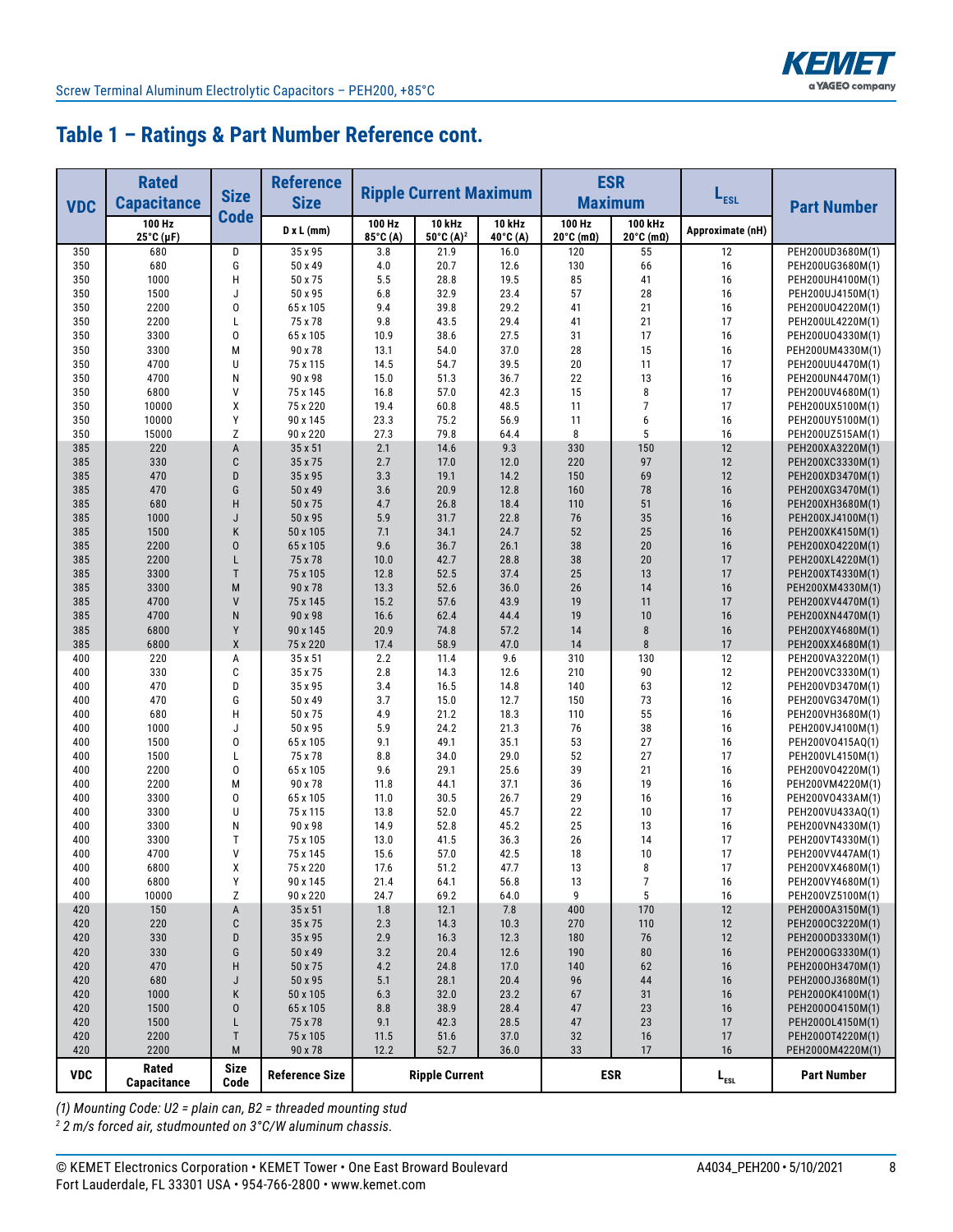

# **Table 1 – Ratings & Part Number Reference cont.**

| <b>VDC</b> | <b>Rated</b><br><b>Capacitance</b> | <b>Size</b><br><b>Code</b> | <b>Reference</b><br><b>Size</b> | <b>ESR</b><br><b>Ripple Current Maximum</b><br>L <sub>ESL</sub><br><b>Maximum</b> |                                             |                      |                     |                                                | <b>Part Number</b> |                    |
|------------|------------------------------------|----------------------------|---------------------------------|-----------------------------------------------------------------------------------|---------------------------------------------|----------------------|---------------------|------------------------------------------------|--------------------|--------------------|
|            | 100 Hz<br>25°C (µF)                |                            | D x L (mm)                      | 100 Hz<br>85°C (A)                                                                | $10$ kHz<br>$50^{\circ}$ C (A) <sup>2</sup> | $10$ kHz<br>40°C (A) | 100 Hz<br>20°C (mΩ) | <b>100 kHz</b><br>$20^{\circ}$ C (m $\Omega$ ) | Approximate (nH)   |                    |
| 420        | 2700                               | $\mathbf{0}$               | 65 x 105                        | 12.4                                                                              | 57.3                                        | 40.1                 | 24                  | 10                                             | 16                 | PEH20000427AM(1)   |
| 420        | 3300                               | $\mathsf{V}$               | 75 x 145                        | 14.0                                                                              | 57.5                                        | 43.7                 | 22                  | 11                                             | 17                 | PEH2000V4330M(1)   |
| 420        | 3300                               | N                          | 90 x 98                         | 15.4                                                                              | 61.9                                        | 44.0                 | 22                  | 12                                             | 16                 | PEH2000N4330M(1)   |
| 420        | 4700                               | X                          | 75 x 220                        | 15.7                                                                              | 57.6                                        | 46.8                 | 16                  | 8                                              | 17                 | PEH2000X4470M(1)   |
| 420        | 4700                               | Y                          | 90 x 145                        | 18.2                                                                              | 62.2                                        | 47.5                 | 17                  | 9                                              | 16                 | PEH2000Y4470M(1)   |
| 420        | 8200                               | Z                          | 90 x 220                        | 23.8                                                                              | 77.3                                        | 63.1                 | 10                  | $5\overline{)}$                                | 16                 | PEH2000Z4820M(1)   |
| 450        | 150                                | A                          | 35 x 51                         | 2.0                                                                               | 14.6                                        | 9.3                  | 350                 | 150                                            | 12                 | PEH200YA3150M(1)   |
| 450        | 220                                | C                          | 35 x 75                         | 2.5                                                                               | 16.8                                        | 11.9                 | 240                 | 99                                             | 12                 | PEH200YC3220M(1)   |
| 450        | 330                                | D                          | 35 x 95                         | 3.1                                                                               | 19.4                                        | 14.5                 | 160                 | 66                                             | 12                 | PEH200YD3330M(1)   |
| 450        | 330                                | G                          | 50 x 49                         | 3.5                                                                               | 20.8                                        | 12.7                 | 170                 | 75                                             | 16                 | PEH200YG3330M(1)   |
| 450        | 470                                | H                          | 50 x 75                         | 4.5                                                                               | 25.5                                        | 17.5                 | 120                 | 58                                             | 16                 | PEH200YH3470M(1)   |
| 450        | 680                                | J                          | 50 x 95                         | 5.5                                                                               | 28.8                                        | 20.8                 | 86                  | 41                                             | 16                 | PEH200YJ3680M(1)   |
| 450        | 1000                               | K                          | 50 x 105                        | 6.7                                                                               | 32.7                                        | 23.6                 | 60                  | 29                                             | 16                 | PEH200YK4100M(1)   |
| 450        | 1500                               | $\overline{0}$             | 65 x 105                        | 9.3                                                                               | 39.2                                        | 28.2                 | 43                  | 22                                             | 16                 | PEH200Y04150M(1)   |
| 450        | 1500                               | L                          | 75 x 78                         | 9.6                                                                               | 42.3                                        | 28.5                 | 43                  | 22                                             | 17                 | PEH200YL4150M(1)   |
| 450        | 1800                               | 0                          | 65 x 105                        | 10.6                                                                              | 47.8                                        | 34.0                 | 43                  | 22                                             | 17                 | PEH200Y0418AM(1)   |
| 450        | 2200                               | T                          | 75 x 105                        | 12.1                                                                              | 50.1                                        | 35.6                 | 29                  | 15                                             | 17                 | PEH200YT4220M(1)   |
| 450        | 2200                               | M                          | 90 x 78                         | 12.7                                                                              | 52.4                                        | 35.8                 | 30                  | 16                                             | 16                 | PEH200YM4220M(1)   |
| 450        | 3300                               | V                          | 75 x 145                        | 14.7                                                                              | 57.3                                        | 43.7                 | 20                  | 10                                             | 17                 | PEH200YV4330M(1)   |
| 450        | 3300                               | N                          | 90 x 98                         | 16.1                                                                              | 61.9                                        | 43.9                 | 21                  | 11                                             | 16                 | PEH200YN4330M(1)   |
| 450        | 4700                               | χ                          | 75 x 220                        | 16.8                                                                              | 59.3                                        | 47.6                 | 14                  | 8                                              | 17                 | PEH200YX4470M(1)   |
| 450        | 4700                               | Y                          | 90 x 145                        | 18.9                                                                              | 61.4                                        | 46.9                 | 16                  | 9                                              | 16                 | PEH200YY4470M(1)   |
| 450        | 8200                               | Z                          | 90 x 220                        | 24.9                                                                              | 77.7                                        | 63.4                 | 10                  | 5                                              | 16                 | PEH200YZ4820M(1)   |
| 500        | 100                                | $\overline{A}$             | 35 x 51                         | 1.5                                                                               | 6.1                                         | 3.9                  | 1290                | 760                                            | 12                 | PEH200ZA3100M(1)   |
| 500        | 150                                | B                          | 35 x 60                         | 1.9                                                                               | 7.5                                         | 4.9                  | 670                 | 390                                            | 12                 | PEH200ZB3150M(1)   |
| 500        | 220                                | C                          | 35 x 75                         | 2.3                                                                               | 8.4                                         | 5.8                  | 570                 | 345                                            | 12                 | PEH200ZC3220M(1)   |
| 500        | 220                                | G                          | 50 x 49                         | 2.5                                                                               | 10.1                                        | 6.1                  | 595                 | 365                                            | 12                 | PEH200ZG3220M(1)   |
| 500        | 330                                | D                          | 35 x 95                         | 2.9                                                                               | 10.7                                        | 7.7                  | 390                 | 234                                            | 12                 | PEH200ZD3330M(1)   |
| 500        | 470                                | H                          | 50 x 75                         | 4.2                                                                               | 15.8                                        | 10.5                 | 280                 | 165                                            | 16                 | PEH200ZH3470M(1)   |
| 500        | 680                                | J                          | 50 x 95                         | 5.1                                                                               | 18.4                                        | 12.8                 | 195                 | 115                                            | 16                 | PEH200ZJ3680M(1)   |
| 500        | 1000                               | $\mathbf 0$                | 65 x 105                        | 6.8                                                                               | 21.4                                        | 15.5                 | 130                 | 79                                             | 16                 | PEH200Z04100M(1)   |
| 500        | 1500                               | T                          | 75 x 105                        | 9.2                                                                               | 29.8                                        | 21.0                 | 90                  | 57                                             | 17                 | PEH200ZT4150M(1)   |
| 500        | 1800                               | $\mathbf 0$                | 65 x 105                        | 10.6                                                                              | 40.9                                        | 28.2                 | 71                  | 45                                             | 16                 | PEH200Z0418HM(1)   |
| 500        | 2200                               | $\mathsf{V}$               | 75 x 145                        | 11.1                                                                              | 33.7                                        | 25.1                 | 62                  | 40                                             | 17                 | PEH200ZV4220M(1)   |
| 500        | 3300                               | X                          | 75 x 220                        | 12.8                                                                              | 36.5                                        | 29.0                 | 43                  | 28                                             | 17                 | PEH200ZX4330M(1)   |
| 500        | 3300                               | Y                          | 90 x 145                        | 15.7                                                                              | 46.9                                        | 35.4                 | 38                  | 24                                             | 16                 | PEH200ZY4330M(1)   |
| 500        | 5600                               | Z                          | 90 x 220                        | 19.6                                                                              | 53.4                                        | 42.6                 | 31                  | 21                                             | 16                 | PEH200ZZ4560M(1)   |
| <b>VDC</b> | Rated<br>Capacitance               | <b>Size</b><br>Code        | <b>Reference Size</b>           |                                                                                   | <b>Ripple Current</b>                       |                      | <b>ESR</b>          |                                                | $L_{\text{est}}$   | <b>Part Number</b> |

*(1) Mounting Code: U2 = plain can, B2 = threaded mounting stud*

*2 2 m/s forced air, studmounted on 3°C/W aluminum chassis.*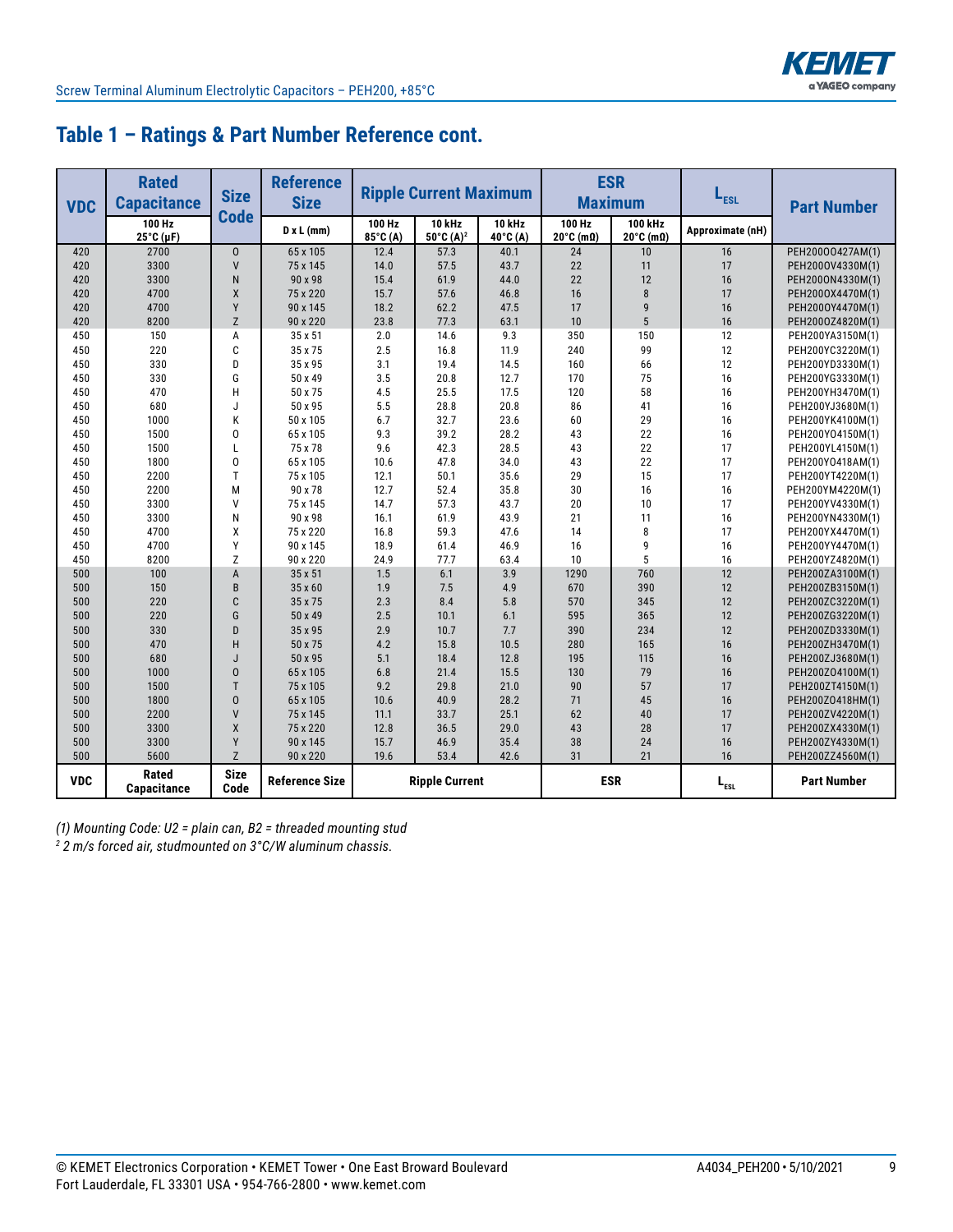

# **Mechanical Data**

#### **Polarity and Reversed Voltage**

Aluminium Electrolytic capacitors manufactured for use in DC applications contain an anode foil and a cathode foil. As such, they are polarized devices and must be connected with the +ve to the anode foil and the -ve to the cathode foil. If this were to be reversed then the electrolytic process that took place in forming the oxide layer on the anode would be recreated in trying to form an oxide layer on the cathode. In forming the cathode foil in this way, heat would be generated and gas given off within the capacitor, usually leading to catastrophic failure.

The cathode foil already possesses a thin stabilized oxide layer. This thin oxide layer is equivalent to a forming voltage of approximately 2 V. As a result, the capacitor can withstand a voltage reversal of up to 2 V for short periods. Above this voltage, the formation process will commence. Aluminium Electrolytic capacitors can also be manufactured for use in intermittent AC applications by using two anode foils in place of one anode and one cathode.

#### **Mounting Position**

The capacitor can be mounted upright or inclined to a horizontal position.

#### **Clamp Fixing**

Clips must be ordered separately.

#### **Stud Fixing**

Nylon cap nut must be ordered separately. For the stud fixing insulated version, the outer insulation serves as lock washer. Maximum tightening torque:

 $M8 = 3 Nm$  $M12 = 8 Nm$ Maximum chassis thickness 5 mm.

#### **Screw Terminals**

M5 x 10 according to DIN 41.248. Maximum tightening torque = 2.5 Nm. Must be ordered separately. Recommended maximum connector thickness with delivered screw = 4 mm. M6 thread upon request.

#### **Insulating Cup**

PEH200 is supplied with a 0.8 mm thick polypropylene insulating cup. Voltage proof of the insulating cup: ≥ 4,000 VDC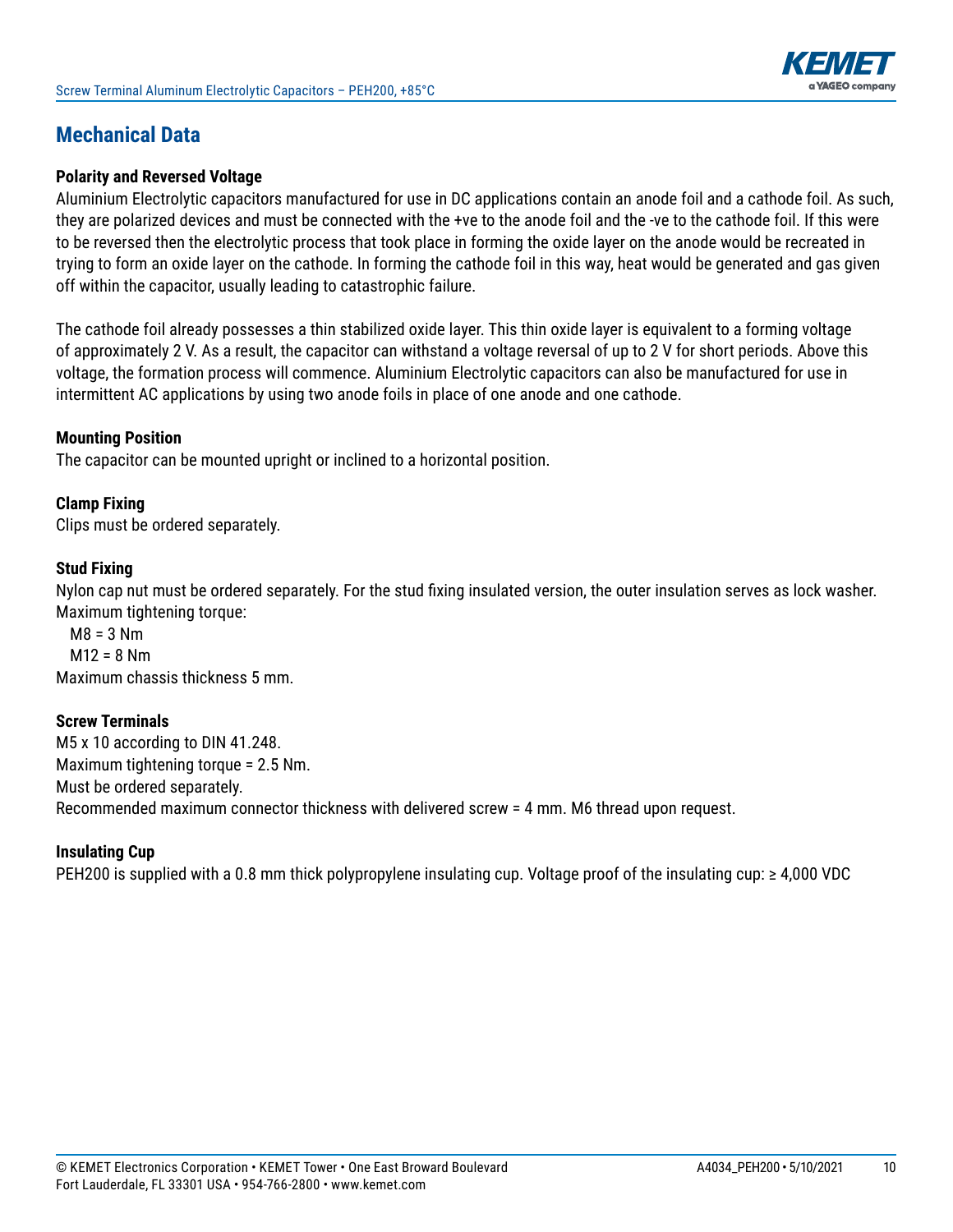

### **Marking**



**Construction**

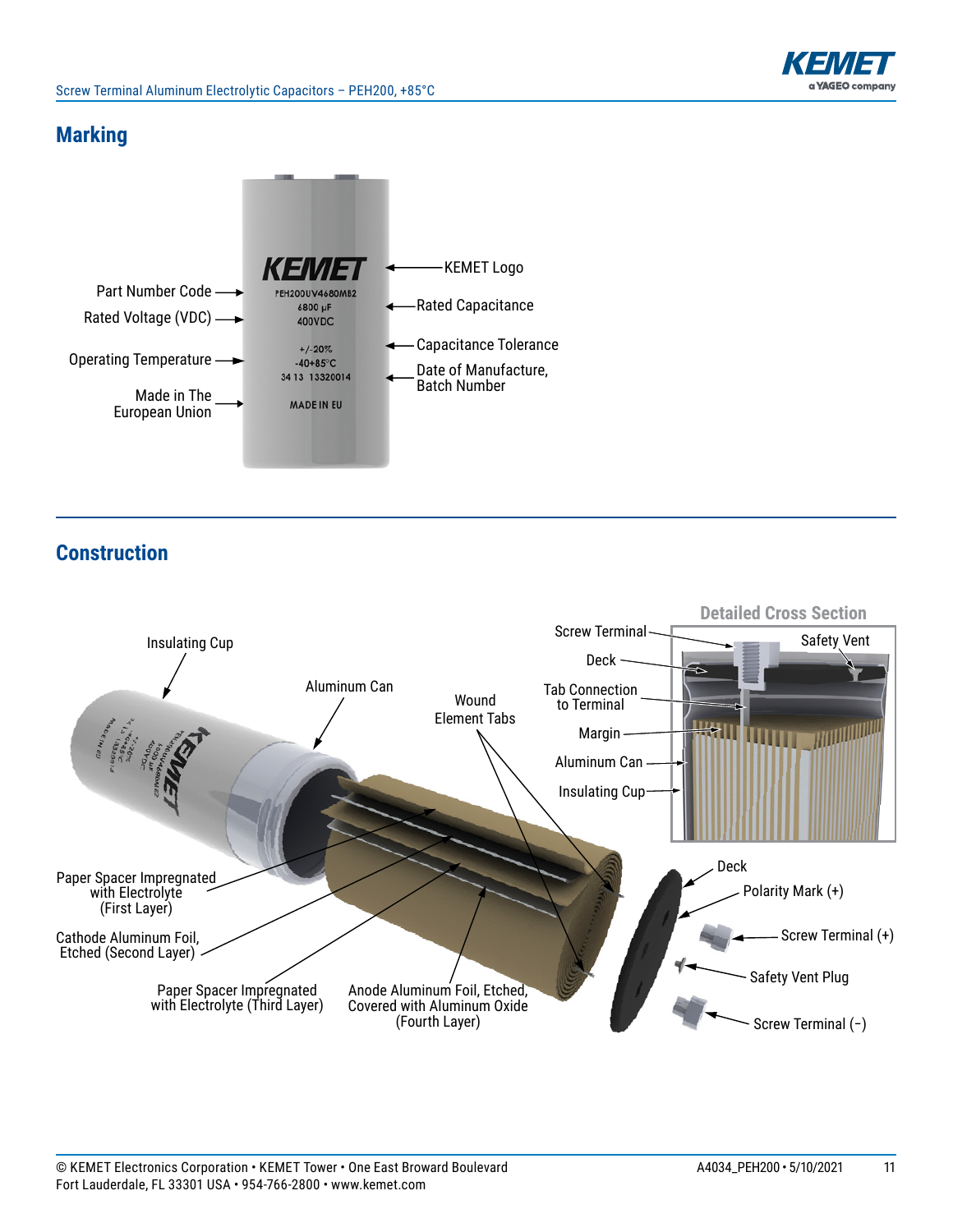# **Construction Data**

The manufacturing process begins with the anode foil being electrochemically etched to increase the surface area and then "formed" to produce the aluminum oxide layer. Both the anode and cathode foils are then interleaved with absorbent paper and wound into a cylinder. During the winding process, aluminum tabs are attached to each foil to provide the electrical contact.

The deck, complete with terminals, is attached to the tabs and then folded down to rest on top of the winding. The complete winding is impregnated with electrolyte before being housed in a suitable container, usually an aluminum can, and sealed. Throughout the process, all materials inside the housing must be maintained at the highest purity and be compatible with the electrolyte.

Each capacitor is aged and tested before being sleeved and packed. The purpose of aging is to repair any damage in the oxide layer and thus reduce the leakage current to a very low level. Aging is normally carried out at the rated temperature of the capacitor and is accomplished by applying voltage to the device while carefully controlling the supply current. The process may take several hours to complete.

Damage to the oxide layer can occur due to variety of reasons:

- Slitting of the anode foil after forming
- Attaching the tabs to the anode foil
- Minor mechanical damage caused during winding

A sample from each batch is taken by the quality department after completion of the production process. This sample size is controlled by the use of recognized sampling tables defined in BS 6001.

The following tests are applied and may be varied at the request of the customer. In this case the batch, or special procedure, will determine the course of action.

#### Electrical:

- Leakage current
- Capacitance
- ESR
- Impedance
- Tan Delta
- Mechanical/Visual:
	- Overall dimensions
	- Torque test of mounting stud
	- Print detail
	- Box labels
	- Packaging, including packed quantity